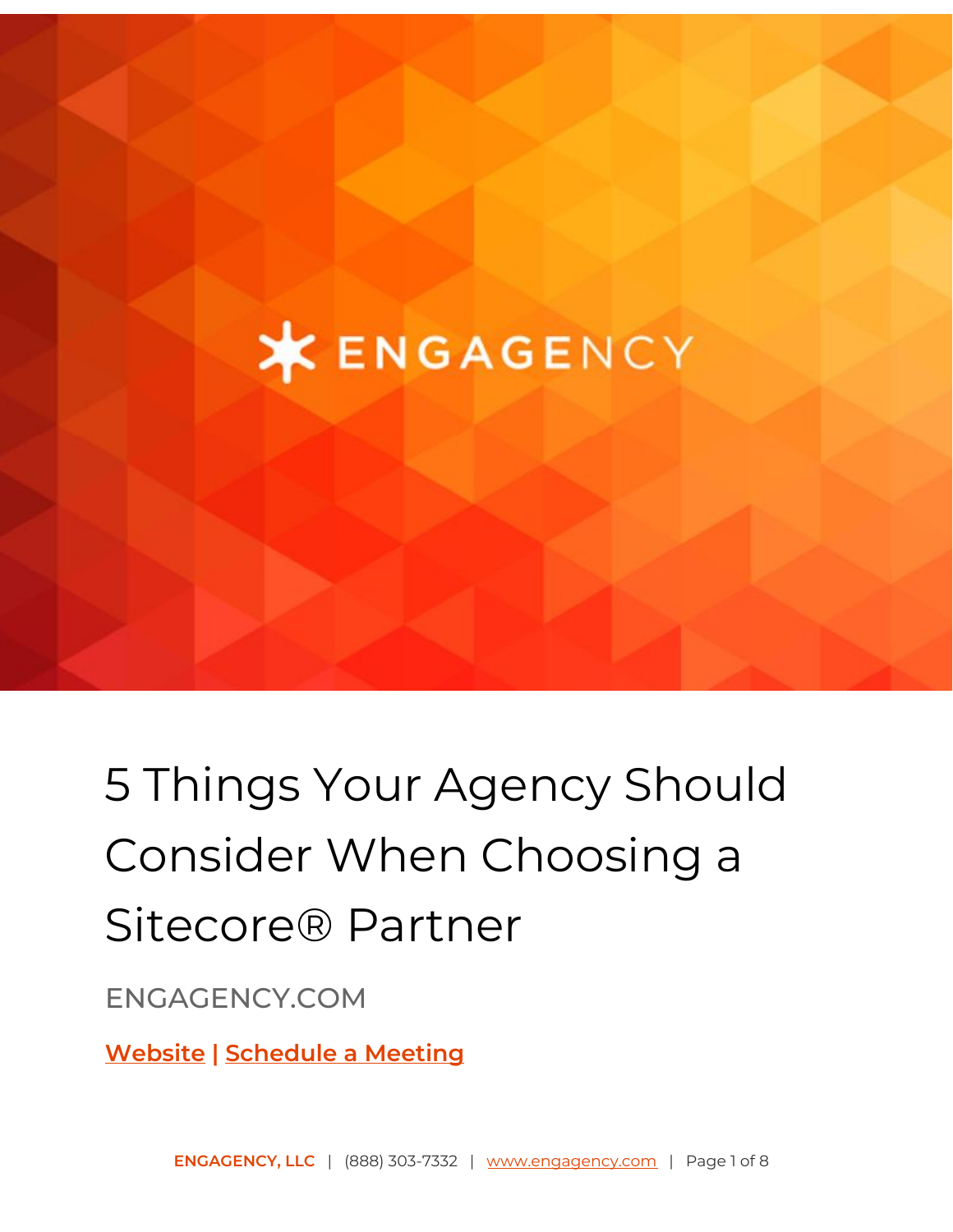

There are dozens of content management systems out there — and plenty of good ones. According to the 2019 Gartner Magic Quadrant For Web Content [Management](http://www.cms-connected.com/News-Archive/July-2017/2017-Gartner-Magic-Quadrant-for-Web-Content-Management) [Systems](http://www.cms-connected.com/News-Archive/July-2017/2017-Gartner-Magic-Quadrant-for-Web-Content-Management) (CMS), there are five different solutions in the Leader Quadrant alone, and four more listed as Challengers. So it's no surprise that clients approach agencies and marketing companies with their own CMS preferences in mind.

That said, it's just not practical for a small-to-medium agency to build and maintain a team of experts for every CMS on the market. It's particularly impractical when you're talking about an enterprise-class CMS like The Sitecore® Experience Platform™.

Large global organizations rely on Sitecore across their entire web ecosystem. Thus, when an RFP specifies Sitecore, the project is probably a huge opportunity for your agency, representing a substantial chunk of business. You can't afford to sit on the sidelines just because you don't have Sitecore expertise in-house.

Time to bring in an expert who can help you with <u>Sitecore [implementation](https://www.engagency.com/sitecore-implementation)</u> — but it pays to be careful. Finding a partner who can truly deliver for your client while protecting your company's interests can be tricky.

To find a Sitecore expert, the independent research and analysis firm [Clutch](https://clutch.co/developers/sitecore/research) is a good place to start. You'll also want to consider the following five key things as you evaluate potential partners.

#### **Free Interview Template**

At the end of this whitepaper, you'll find a checklist capturing all of the questions you need to ask when evaluating potential Sitecore partners. We hope you'll find this helpful. Feel free to print it out and use it as your interview template.

### **1. Do they specialize in Sitecore, or do they just dabble?**

Clients generally specify Sitecore because they're already using it across the organization. They've got the workflow processes in place, and they know what to expect from the platform. You need a partner that can meet — and hopefully exceed — those expectations.

Sitecore is extremely complex, and inexperienced developers can't master it quickly. For example, an organization could be hosting hundreds of websites on one implementation, translated in 10+ different languages, representing ten of thousands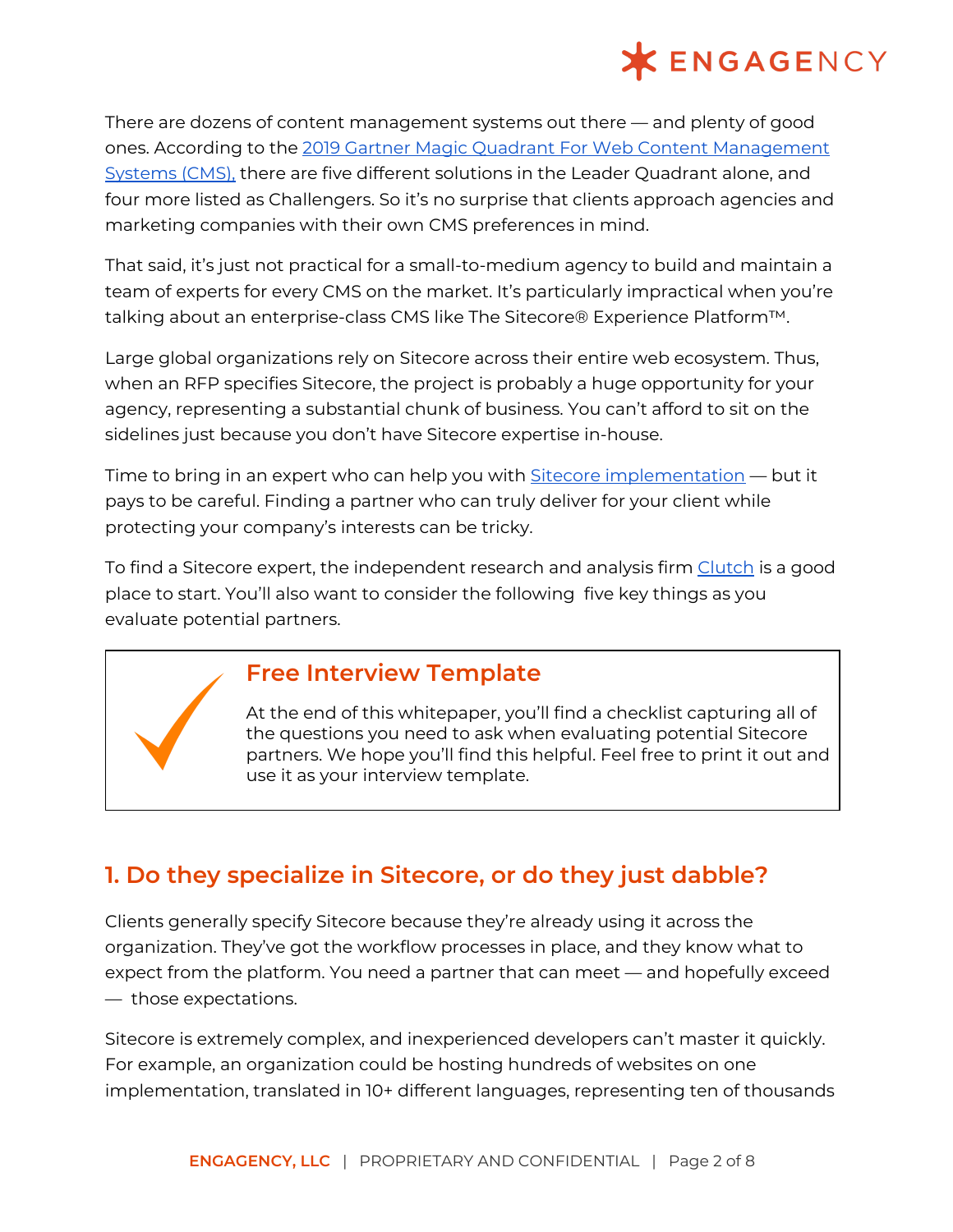

of products, with numerous contributors publishing. There are myriad considerations in terms of architecture, orchestration, scalability, maintainability and implementation. You need a partner that's "been there, done that" a hundred times — especially if you want to win more projects from your client.

Look at it this way: You wouldn't let a general practitioner perform heart surgery on you. **You should only consider partnering with firms that specialize in Sitecore** and have completed a substantial number of successful implementations.

You'll find the [top-reviewed](https://clutch.co/developers/sitecore/research) Sitecore firms at Clutch.co. To compare these firms, look closely at:

- $\bullet$  The Leaders Matrix Focus on firms in the Proven or Market Leaders quadrants. Your project should not be anybody's test case.
- Reviews, both quantity and quality You want good reviews, and plenty of them. (More on this in Question #2 below.)
- Service focus You'll get the best results from a firm that does nothing but web development, all day long. (More on this in Question #3 below)
- Frameworks & CMS Is Sitecore their entire focus, or do they also work with Drupal, Ruby on Rails, etc.? You want a team that lives and breathes Sitecore.

**An important note here:** Size doesn't matter. It's not about throwing bodies at the problem. It's about having the right team of experts who are hyper-engaged in ensuring your success.

#### **2. Are they collaborative, flexible, and eager to please?**

This is where reviews come into play. A good review will be more than just "These guys are great." If a client really valued its relationship with a Sitecore partner, their review will speak as much to the working experience as the end result.

**You're looking for compatibility and alignment** — a partner who shares the same values as your firm. Dig deep into the reviews, combing for words like "collaborative," "team work," "customer service," "flexibility," "commitment" and "follow-through."

If your [Sitecore](https://www.engagency.com/blog/10-Signs-You-Need-a-New-Sitecore-Partner) partner isn't aligned with your values, the deliverable will suffer.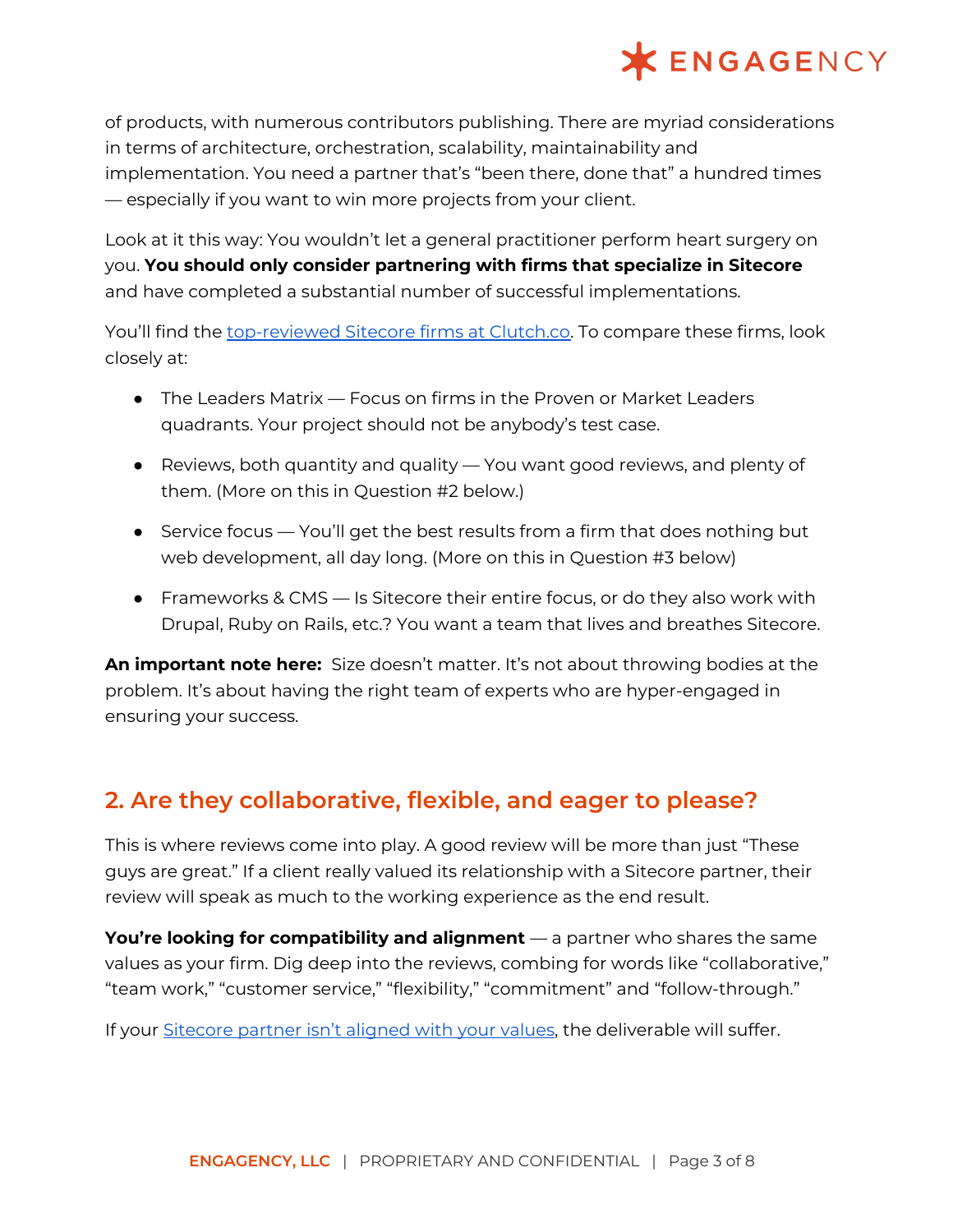## **XENGAGENCY**

#### **3. Do they offer strategy and design services?**

On the surface, this is a similar issue to the Sitecore specialization question above. You want a partner who is laser-focused on implementation and will leave the design and strategy to your team.

Going a little deeper, this question can also reveal potential competition and conflicts of interest. Many Sitecore integrators do have a design and strategy practice and it's a big part of their top line revenue. If a prospective partner has competitive services listed on their website — particularly if their client roster has a gap where your client might fit in — **proceed with caution**. The last thing you need is a partner who might sabotage parts of your project or your client relationship, in the hopes of stealing future work away.

If you do decide to work with a firm that offers competing services, at least insist upon a non-compete clause in your contract.

#### **4. Do they sweat the small stuff?**

You put a lot of work into your design and when something is off, it can be incredibly aggravating. But you don't want to have to micromanage developers to make sure their work is acceptable.

An expert Sitecore partner can make the ultimate product look exactly like your design and will test the hell out of it to ensure the site looks and performs exactly as expected. They'll also be able to counsel your team if something in your design could be problematic in implementation, so you can course-correct before issues arise.

**Check reviews and recommendations carefully.** Look for mentions of "attention to detail" or "pixel perfect." Reviews from creative leadership are particularly relevant here.

It's also a good idea to request an example of an initial design comp with a link to the final website. Compare the comp with the final to see just how "pixel perfect" this prospective partner can be.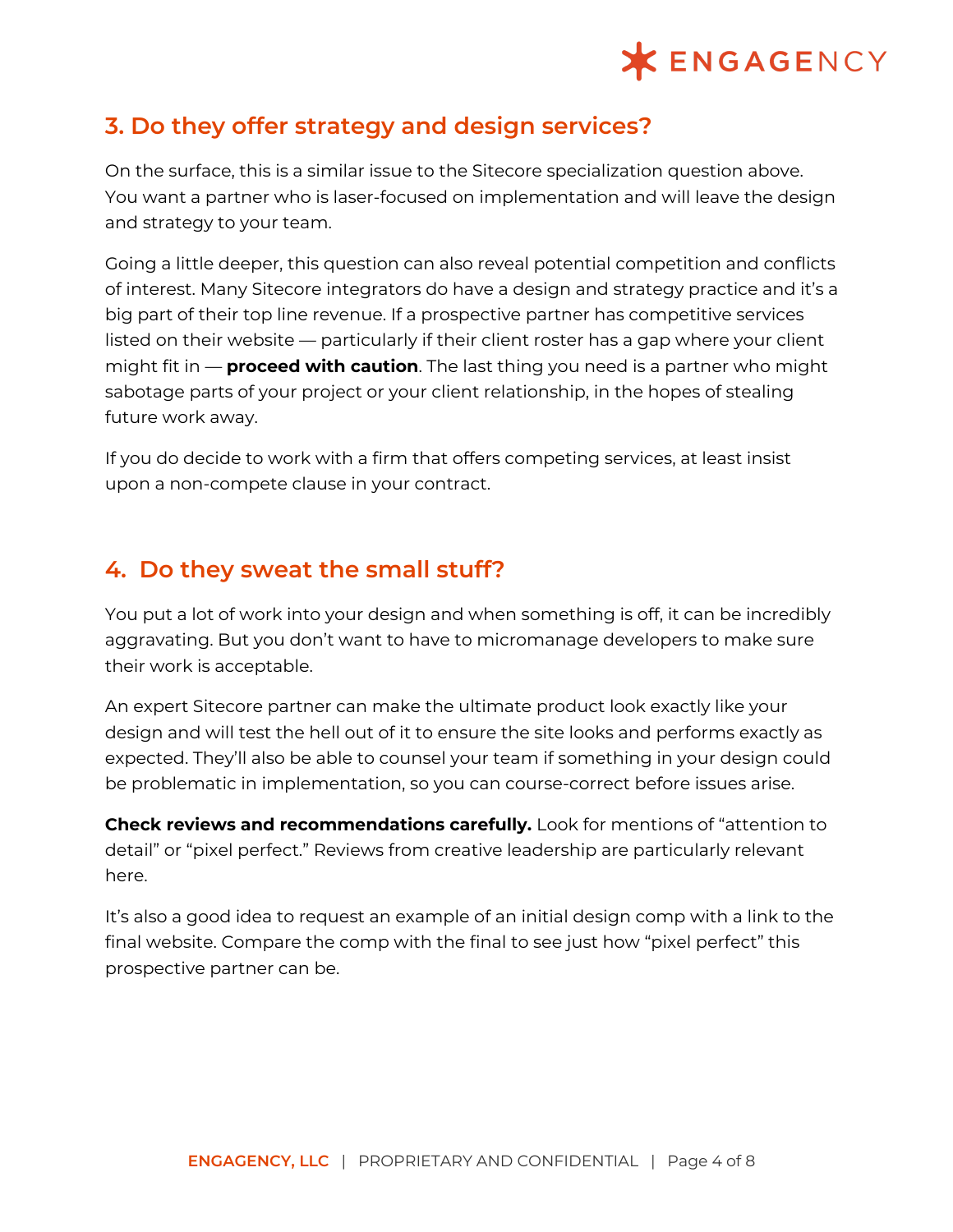## **\*ENGAGENCY**

### **5. Are they just a code factory or true craftspeople?**

With the large enterprise websites that are typical of Sitecore projects, everything you build has to scale and integrate with what was built before and what will come after. The developer must consider the context, because a new Sitecore website leverages and affects everything else.

Some companies that offer Sitecore implementation services slap together poorly coordinated teams of contractors distributed around the globe to churn out the code required for your specific project as fast and as cheaply as possible. These types of shops don't care about the big picture, the long-term sustainability of the code, or the client relationship.

You'll get better results from a team of true Sitecore experts who will take the time to understand the context, and architect a solution based on Sitecore best [practices](https://www.engagency.com/blog/What-is-Sitecore-Helix-and-why-do-I-care), that scales and integrates seamlessly. If you want to deliver a website on Sitecore that will be extensible and performant now and into the future, **you can't take an assembly-line approach — Sitecore is just too complex.**

You need a closely knit team that collaborates together every day, meets face-to-face to hash things out, and has produced outstanding results together for a long time. This is particularly important if you hope to win more business from your client.

To suss out the true nature of any potential Sitecore implementation partner, ask the following questions:

- How many years of Sitecore experience do they have?
- How much of their time is spent doing Sitecore work?
- Do they hire freelance contractors or offshore resources?
- Do they work remotely?
- Does their team include Sitecore Certified Architects, Developers, and Support Engineers?
- What type of quality control processes do they follow?
- What types of documentation will be created to ensure the quality of their work?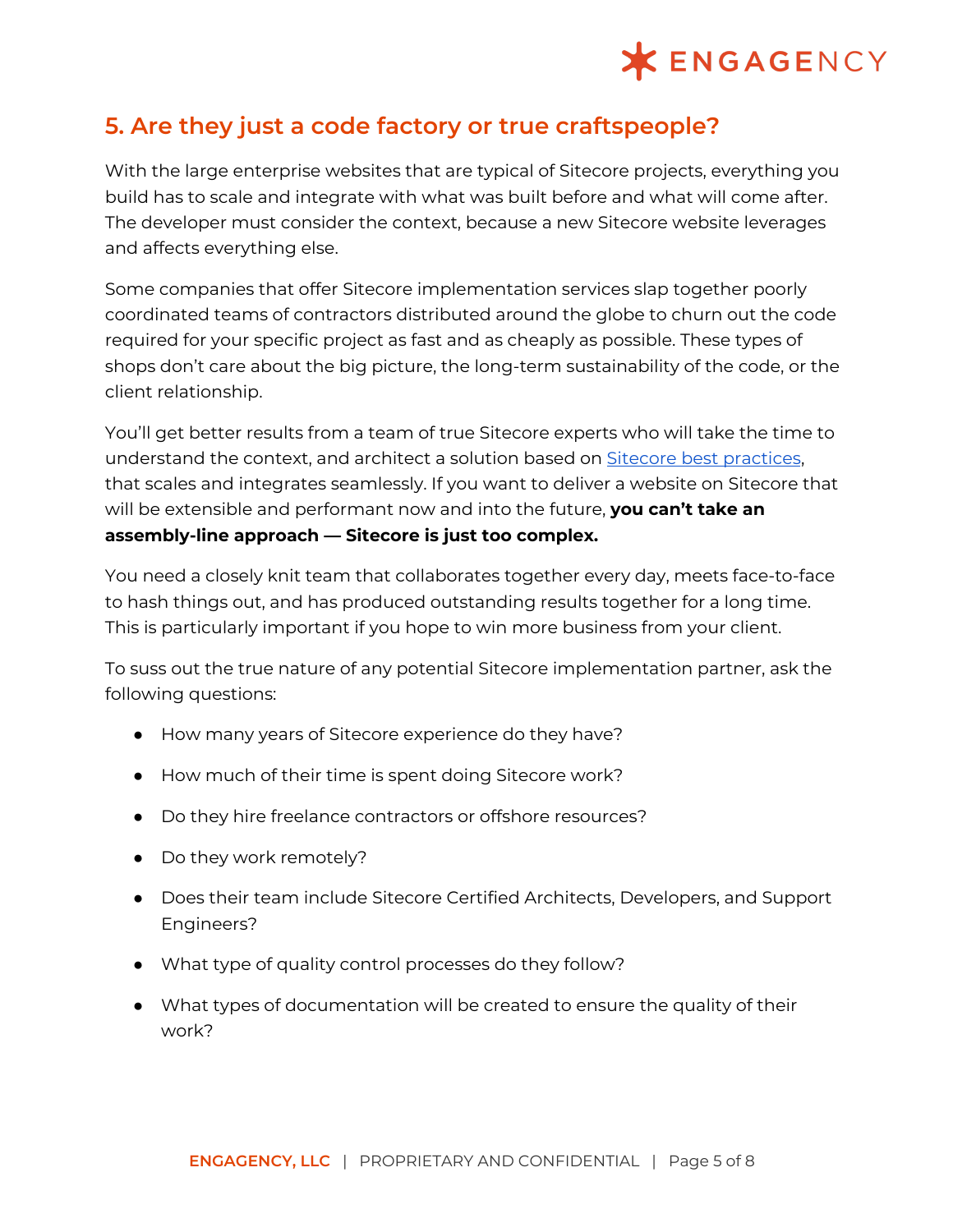

Try to understand as much as possible about how the prospective partner will tackle your project and whether they take pride in their work and building long-term relationships. If you aren't confident about their approach and the entire team you'll be working with, look for another partner.

#### **Panic is no way to respond to an RFP.**

Finding a qualified and relationship-driven Sitecore partner can be challenging, but it doesn't have to drive you off the rails. Engagency is a Silver Sitecore Certified Solutions Partner. Since 2015, we've been recognized by Clutch as a Market Leader among top Sitecore developers and partners. Feel free to read our [reviews](https://clutch.co/profile/engagency) here.

#### **Let's chat.**

If we can help your agency with an RFP response or any other Sitecore issue, please reach out. We look forward to discussing how we can be of service to you.

#### **[Click](https://meetings.engagency.com/meetings/jasonengagency/how-may-we-be-of-service) here to schedule a time to talk.**

Learn more about our agency [services](https://www.engagency.com/sitecore-agency-services). [help@engagency.com](mailto:help@engagency.com) 888.303.7332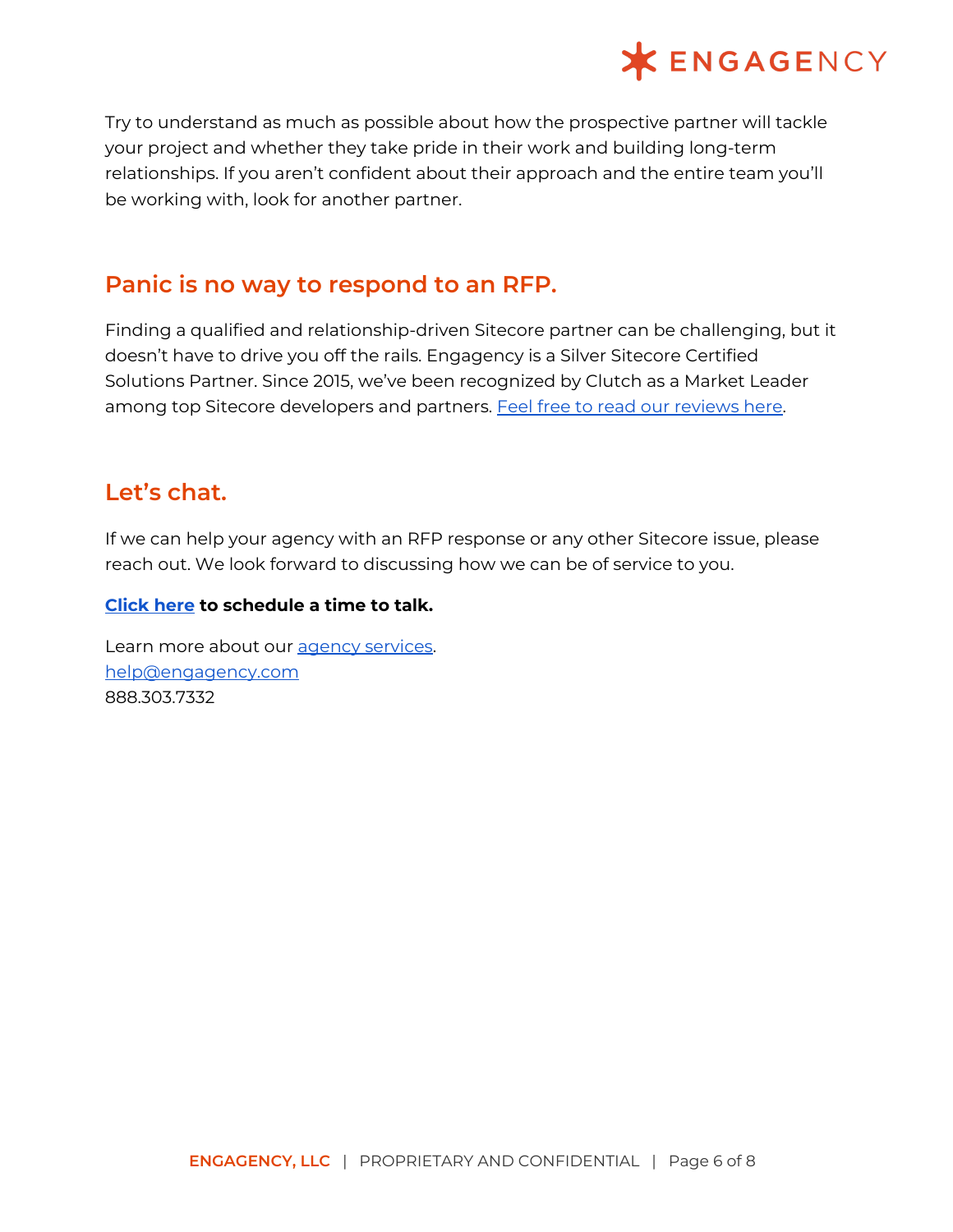## **XENGAGENCY**

# **Sitecore Partner Interview Template for Agencies**

Find the right fit for your agency with this interview checklist. Ask your potential Sitecore partners these questions.

#### **Sitecore Specialization:**

Tell me more about your team.

- How many years of Sitecore experience do they have?
- How much of their time is spent doing Sitecore work?
- Do you hire freelance contractors or offshore resources?
- Do you work remotely?
- Does your team include Sitecore Certified Architects, Developers, and Support Engineers?
- What type of quality control processes do you follow?
- What types of documentation will be created to ensure the quality of your work?

#### **Agency Support:**

Describe your typical work process with agencies.

- How do you collaborate with external teams?
- Do you offer strategy and design services?
- Do you have an example you can share with me of an initial design comp and the final website?
- Where can I find reviews of your firm?